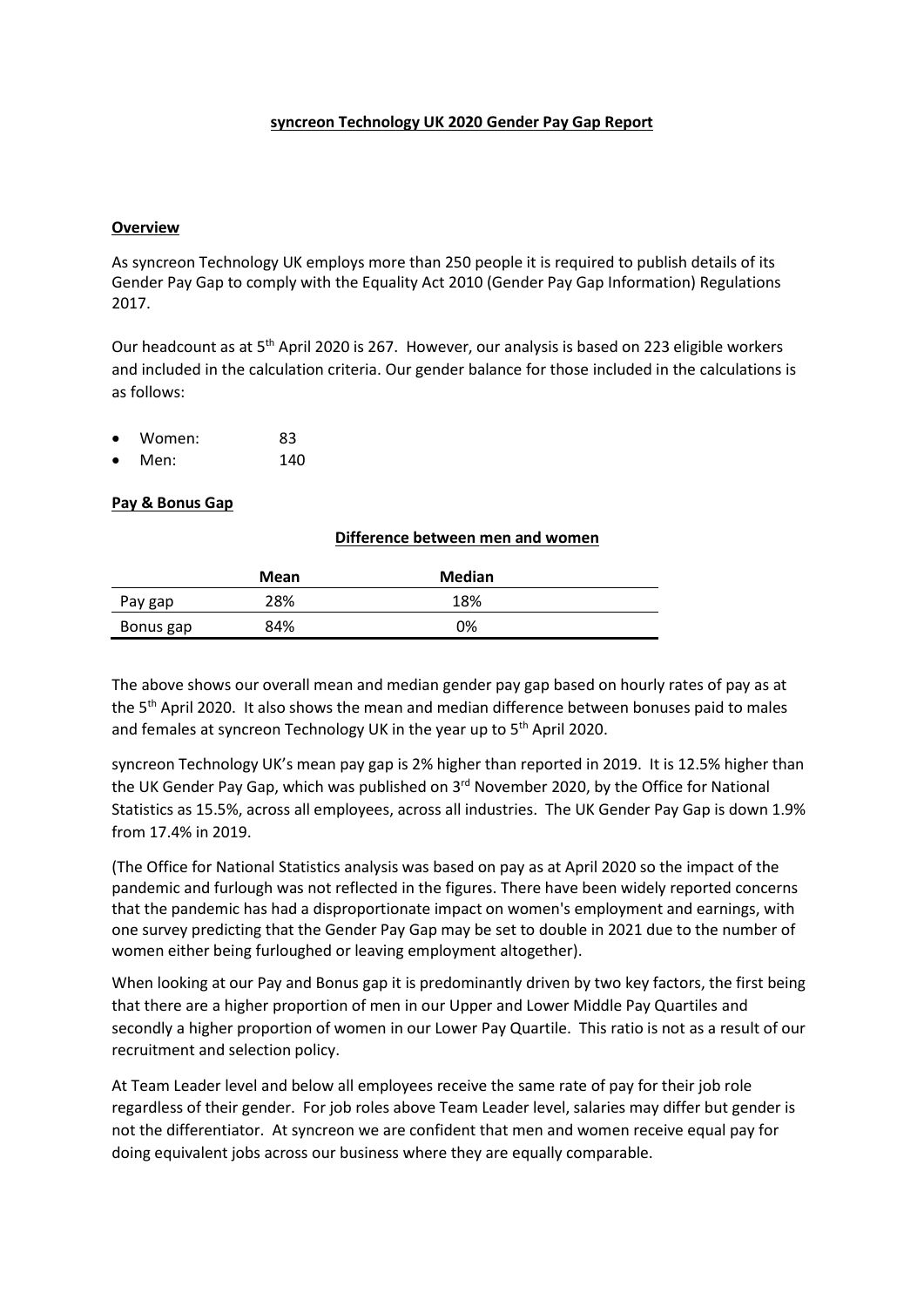# **Proportion of employees awarded a bonus in the calculation period**

## **Male**



# **Female**



14 employees were paid bonuses in the calculation period. 10 males, 7% of the male population and 4 females, 5% of the female population.

All bonuses paid in the Company are gender neutral by design.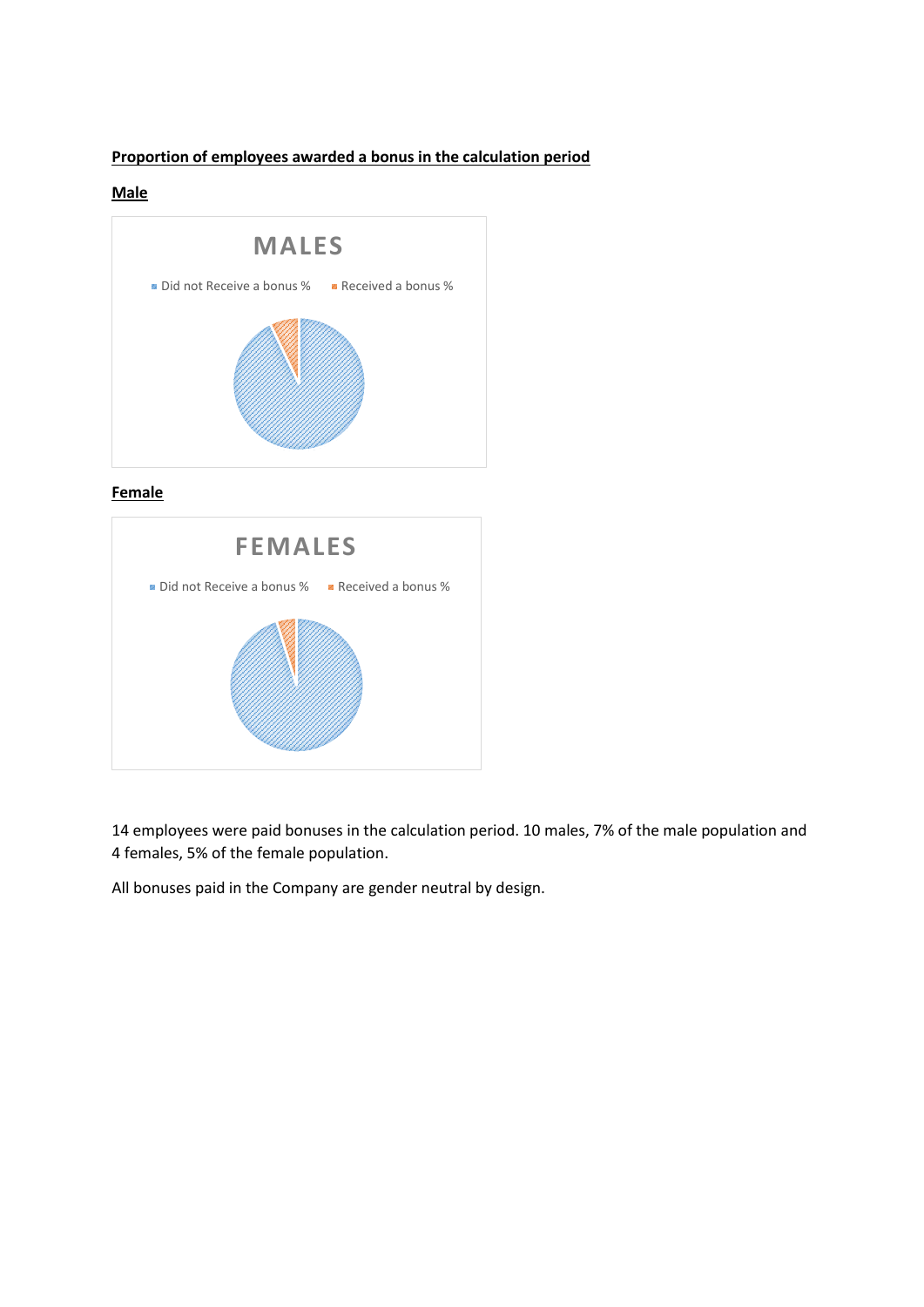## **Pay Quartiles**



There was a 1% increase in males and a 1% decrease in females in our Upper Quartile compared to 2019.



There was a 9% increase in males and 9% decrease in females in the Upper Middle Quartile compared to 2019.



There was a 2% increase in males and a 2% decrease in females in the Lower Middle Quartile compared to 2019.